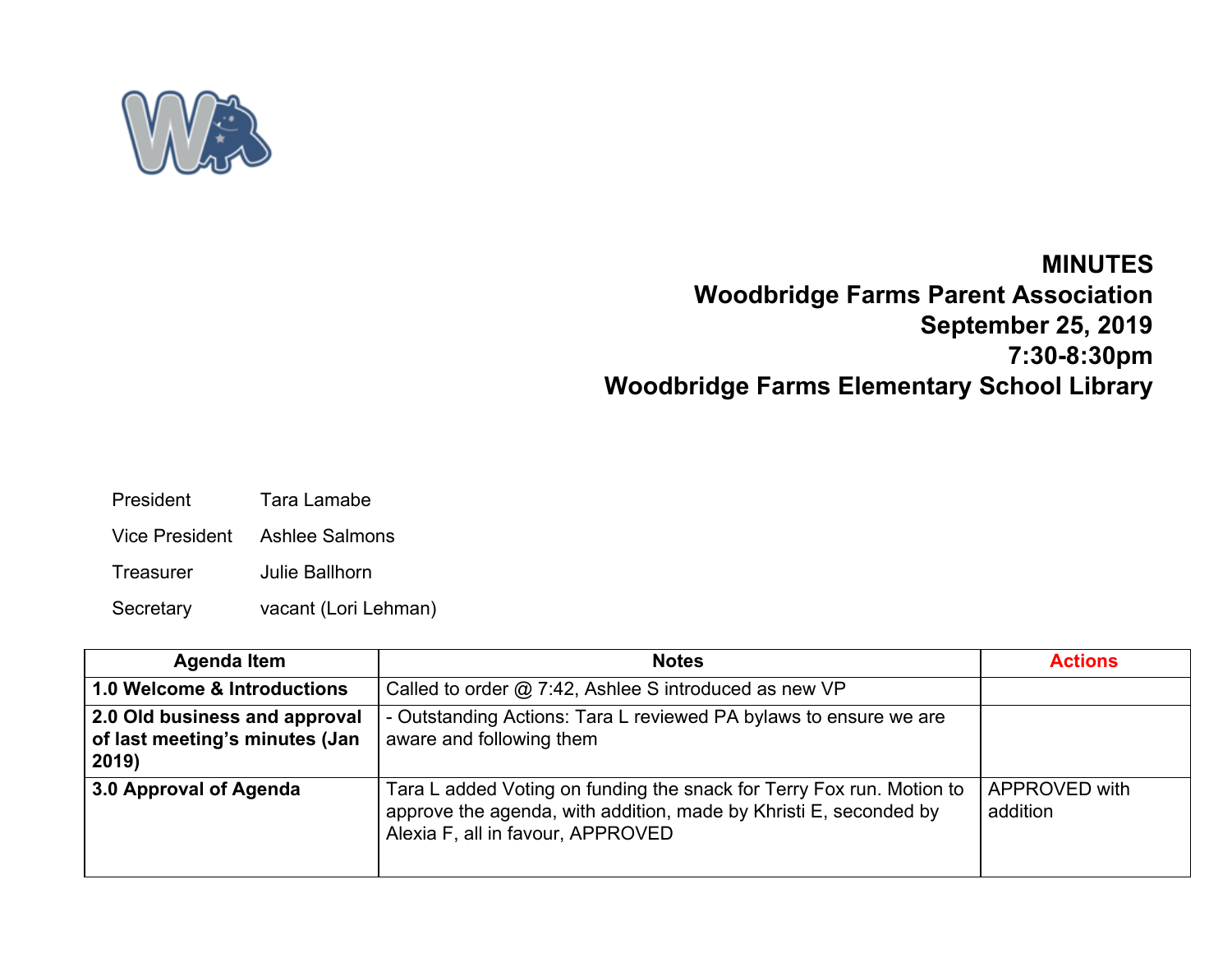| <b>4.0 Treasurer Report</b> | Final Budget from 2018/2019 presented by Julie B, motion to approve<br>by Jessica C, seconded by Khristi E, all in favour, APPROVED                                                                                                                            | 2018/2019 Budget<br><b>APPROVED</b>                                                                                                         |
|-----------------------------|----------------------------------------------------------------------------------------------------------------------------------------------------------------------------------------------------------------------------------------------------------------|---------------------------------------------------------------------------------------------------------------------------------------------|
|                             | Final Budget and Bank Balances reviewed by Julie B                                                                                                                                                                                                             |                                                                                                                                             |
|                             | Suggestion made to add a discretionary spending fund for the<br>executive for requests that arise between meetings, Kellie B motioned<br>to create a \$500 discretionary spending fund available to executive,<br>seconded by Alison A, all in favour APPROVED | ACTION: add funding<br>the Terry Fox snack to<br>list of recurring<br>expenses to reviewed<br>in SEPT 2020                                  |
|                             |                                                                                                                                                                                                                                                                | APPROVED: \$500<br>discretionary fund<br>available to executive<br>for requests they are<br>unable to vote on<br>before the next<br>meeting |
| <b>5.0 Fundraisers</b>      | 5.1 Hot Lunch - coming out this week, will include Cobs, Jugo Juice,<br>Wok Box, Popeye's, Taco Time and TBA for the last 3 months                                                                                                                             | <b>ACTION: Tara L to</b><br>send out volunteer                                                                                              |
|                             | Always the third Friday of the month, volunteers always needs, meet in<br>OSC room at 11:45                                                                                                                                                                    | requests for<br><b>Halloween Dance</b>                                                                                                      |
|                             | 5.2 Halloween Dance - October 25, DJ confirming with Tara L this                                                                                                                                                                                               |                                                                                                                                             |
|                             | week, will need volunteers for set up, concession, clean up                                                                                                                                                                                                    |                                                                                                                                             |
|                             | 5.3 Stawnichy's - Alison A discussed sending out order forms to be<br>returned by Nov 5 and order pick up Nov 26 or Dec 3, perhaps<br>coordinating with Poinsettias again if we do that fundraiser, volunteers<br>will be needed                               |                                                                                                                                             |
|                             | 5.4 Box of Cards - concerns about having left over birthday cards from<br>last years box, Tara L would order the All Occasion box to avoid<br>overlap, each student get a box sent home with them                                                              |                                                                                                                                             |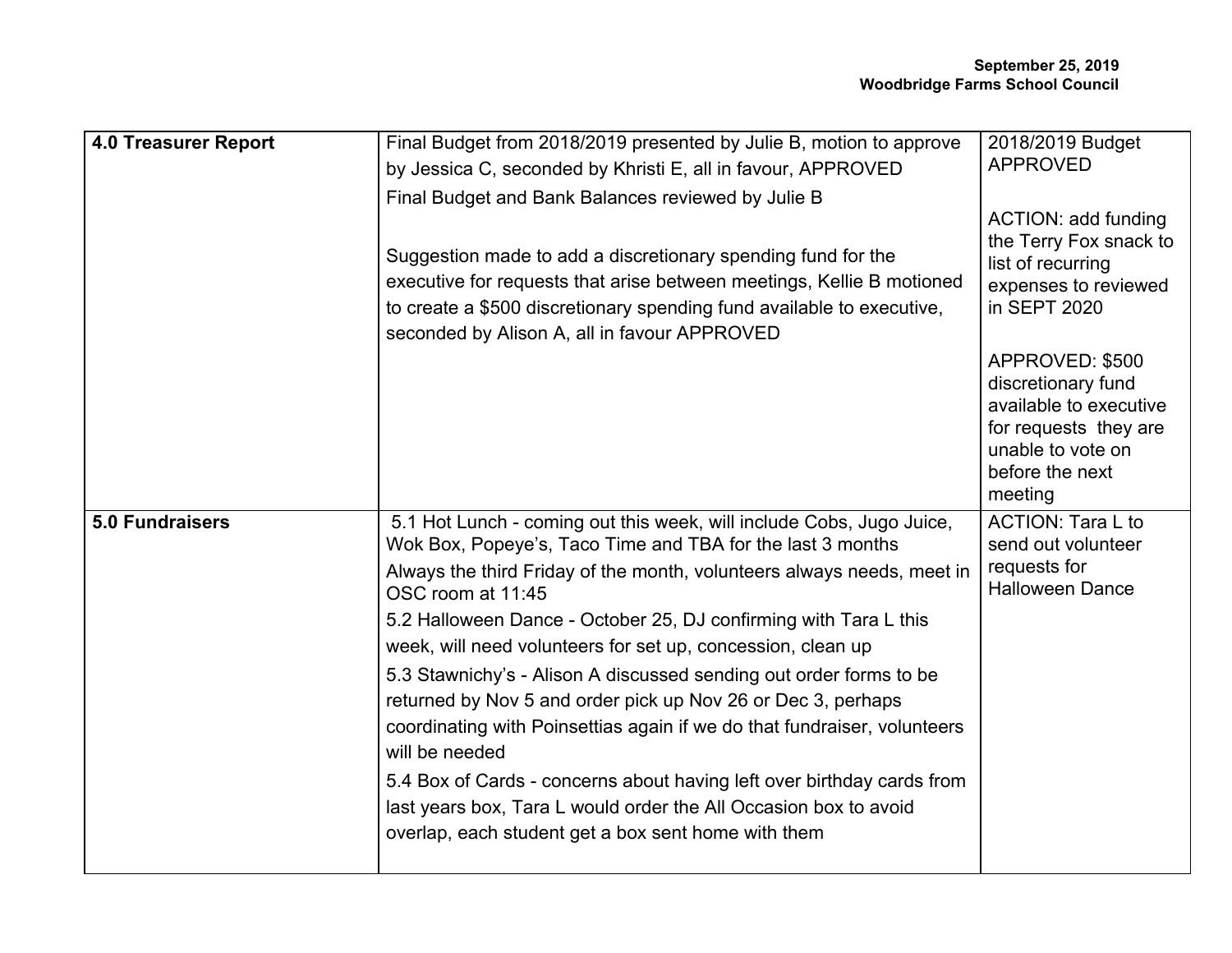|                             | Julie Ballhorn inquired about the Loveable Labels ongoing fundraiser,<br>Alison A reported that they automatically send a cheque to the school<br>once the minimum amount required to trigger a cheque is reached,<br>unsure what that threshold is<br>Tara L shared that there is an ongoing SPUD fundraiser for and COBS<br>on Wye road. Kellie B suggested PA add these businesses to the<br>newsletter to promote these businesses                                                                                                                                                                                                                                                                                                                                                                                                                                                       | ACTION: PA to have<br>SPUD, Loveable<br>Labels and Cobs on<br>Wye advertised in the<br>school newsletter |
|-----------------------------|----------------------------------------------------------------------------------------------------------------------------------------------------------------------------------------------------------------------------------------------------------------------------------------------------------------------------------------------------------------------------------------------------------------------------------------------------------------------------------------------------------------------------------------------------------------------------------------------------------------------------------------------------------------------------------------------------------------------------------------------------------------------------------------------------------------------------------------------------------------------------------------------|----------------------------------------------------------------------------------------------------------|
| <b>6.0 Funding Requests</b> | Terry Fox run snack, Rice Crispies, \$67.13, already purchases, Motion<br>made by Jessica C to ratify executive decision to provide this snack,<br>seconded by Mel F, all in favour, APPROVED                                                                                                                                                                                                                                                                                                                                                                                                                                                                                                                                                                                                                                                                                                | APPROVED purchase<br>of Rice Crispies snack<br>for Terry Fox run                                         |
| <b>7.0 New Business</b>     | 7.1. Secretary position description was read, Nicole B nominated<br>Jessica C as Secretary, seconded by Leah G, Jessica C accepted<br>nomination, Jessica Cook elected as Secretary for 2019/2020 Parent<br>Association by acclamation<br>7.2 Teacher Appreciation, pastries and coffee will be provided for<br>teachers at the October staff meeting, another pot-luck style Teachers<br>Appreciation by PA will occur in May<br>7.3 Julie B brought up the schools concern with handling the resource<br>fee provided by the PA to teachers, requested that it be handled by the<br>PA rather than through WBF bank account<br>It was decided to have teachers complete an expense report and keep<br>a running total until they are ready to submit their form for<br>reimbursement by May 31. This will minimize the number of cheques<br>required by the PA and will limit costs to PA. | Jessica Cook became<br>Secretary for Parent<br>Association                                               |
| 8.0 Announcements           | Spellathon planned for the Spring as other schools have had huge<br>success with this as a fundraiser                                                                                                                                                                                                                                                                                                                                                                                                                                                                                                                                                                                                                                                                                                                                                                                        |                                                                                                          |
| 9.0 Adjournment             | meeting was adjourned at 8:27                                                                                                                                                                                                                                                                                                                                                                                                                                                                                                                                                                                                                                                                                                                                                                                                                                                                |                                                                                                          |
|                             | Date:TBA                                                                                                                                                                                                                                                                                                                                                                                                                                                                                                                                                                                                                                                                                                                                                                                                                                                                                     |                                                                                                          |
|                             | Time: 7:30pm                                                                                                                                                                                                                                                                                                                                                                                                                                                                                                                                                                                                                                                                                                                                                                                                                                                                                 |                                                                                                          |
|                             | Location: Woodbridge Farms School Library - childcare available                                                                                                                                                                                                                                                                                                                                                                                                                                                                                                                                                                                                                                                                                                                                                                                                                              |                                                                                                          |